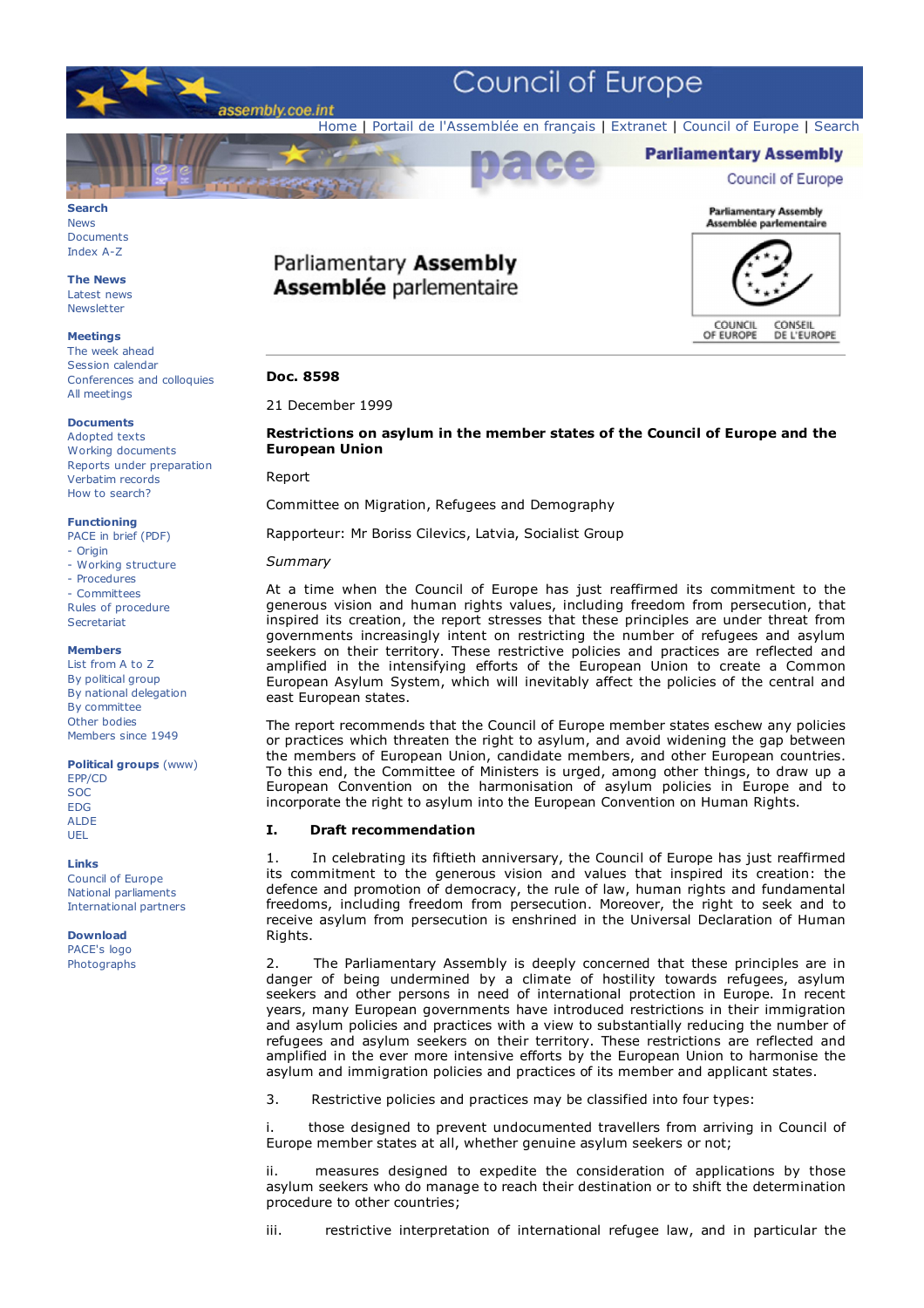#### refugee definition;

iv. deterrence measures taken to make life uncomfortable for asylum seekers awaiting a decision.

The Parliamentary Assembly is particularly anxious to ensure that the European Union's plan to establish a Common European Asylum System provides sufficient protection for those in need. Moreover, the Assembly considers that any European Union policies which have the effect of reducing the responsibility of Union member states for persons in need of protection at the expense of non-member states are to be avoided. In this connection, the Assembly stresses the need for sustained co-ordination of asylum and immigration policies between the European Union and Council of Europe member states which are not members of the European Union.

5. The Parliamentary Assembly recalls and reaffirms its past recommendations designed to improve the protection and treatment afforded asylum seekers and refugees, notably its Recommendation 1236 (1994) on the right of asylum; Recommendation 1237 (1994 on the situation of asylum seekers whose asylum applications have been rejected; Recommendation 1278 (1995) on refugees and asylum seekers in central and eastern Europe; Recommendation 1327 (1997) on the protection and reinforcement of the human rights of refugees and asylum seekers in Europe, and Recommendation 1374 (1998) on the situation of refugee women in Europe.

6. The Parliamentary Assembly recommends that the Committee of Ministers:

step up the monitoring of member states' compliance with international refugee law and with the general principles governing the protection of refugees and asylum seekers enshrined in the relevant international instruments with a view to continuing to improve common standards for the treatment of refugees and asylum seekers;

invite Moldova and Ukraine to accede to the 1951 Geneva Convention relating to the Status of Refugees and its 1967 Protocol, and Turkey to drop its geographic limitation to the Convention;

iii. initiate action to ensure the incorporation of the right of asylum into the European Convention for the Protection of Human Rights and Fundamental Freedoms and report back on progress made towards the fulfilment of this objective within a year;

iv. draw up a European Convention on the harmonisation of asylum policies in Europe, in close co-operation with the European Union, with a view to improving the standard of protection for refugees and asylum seekers in Europe and strengthening solidarity between the member states with regard to their responsibilities towards refugees and asylum seekers;

#### v. urge the member states:

 *a.* to undertake a thorough review of their obligations under the 1951 Convention and 1967 Protocol relating to the Status of Refugees with a view to ensuring strict compliance;

 *b*. to refrain from applying and legitimising regulations and practices which might hinder fair implementation of the right to asylum;

*c*. to recognise systematically, in their refugee status determination procedures:

 *i.* that persecution may not only originate from the authorities of the country of origin of an asylum seeker, but also from entities with no link to the state and over which it exercises no control;

 *ii.* that war and violence may be used as instruments of persecution with a view to repressing or eliminating specific groups on account of their ethnicity or other characteristics;

iii. that asylum seekers should not be required to demonstrate that they had exhausted all possibilities of reaching safety in an area within their own country (the so-called "internal flight alternative") before seeking international protection;

 *iv.* the right of women seeking asylum to apply separately from their spouses or companions in consideration of their specific needs and motivations;

 *d*. to ensure that no asylum seeker is removed to a third country in contravention of Recommendation No. R (97) 22 of the Committee of Ministers to member states containing guidelines on the application of the safe third country concept or those of the Office of the United Nations High Commissioner for Refugees;

call on the institutions of the European Union to ensure that the planned Common European Asylum System in no way undermines the 1951 Geneva Convention relating to the Status of Refugees nor has the effect of reducing the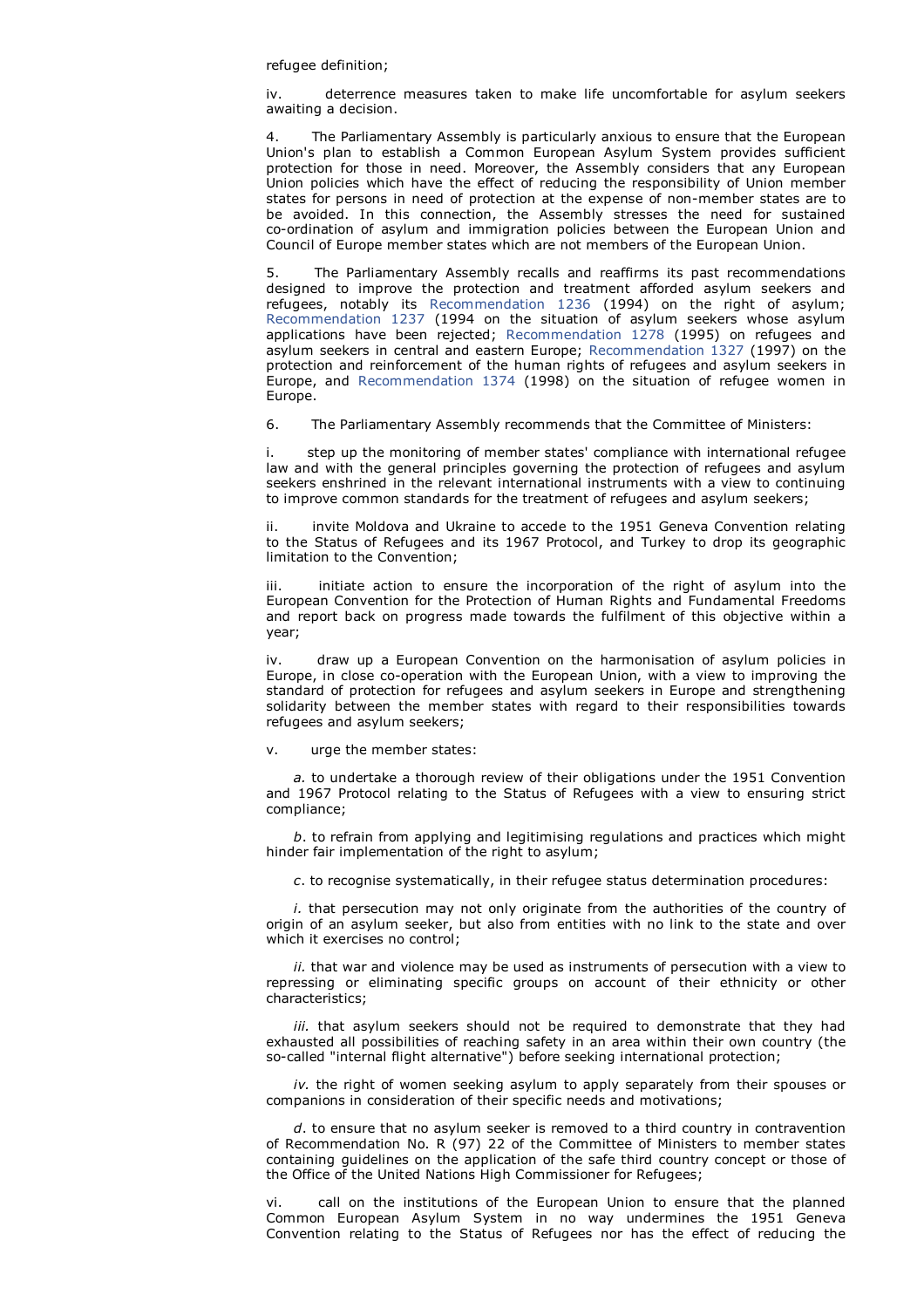responsibility of Union member states for persons in need of international protection at the expense of non-member states.

# **II. Explanatory memorandum by Mr Cilevics**

# **1. Introduction**

1. In celebrating its fiftieth anniversary in 1999, the Council of Europe has just reaffirmed its commitment to its founding values of democracy, the rule of law, human rights and fundamental freedoms, including freedom from persecution. The year 2000 marks the 50<sup>th</sup> anniversary of the Council of Europe's most important achievement: the signing of the European Convention on Human Rights. It will also mark the 50<sup>th</sup> anniversary of the decision by the United Nations General Assembly to set up the Office of the United Nations High Commissioner for Refugees. The Council of Europe and the UNHCR were founded in the wake of the Second World War and its untold horrors in a positive, pioneering and humanitarian spirit. This inspired the creation of an effective international mechanism for the protection of human rights in Europe and an international system designed to guarantee protection of the individual fleeing from persecution.

We are now in serious danger of losing this humanitarian vision. The whole climate in Europe has turned negative and hostile towards refugees and asylum seekers. In recent years, particularly after 1992 when record numbers of asylum seekers sought protection in Council of Europe member states, many European governments have sought to reduce substantially the number of refugees and asylum seekers on their territory. They have thus introduced restrictions in their immigration and asylum policies and practices. These restrictions are reflected and amplified in the ever more intensive efforts by the European Union to harmonise the asylum and immigration policies and practices of its member and candidate states.

3. Serious concern has been expressed – in particular by non-governmental organisations working in the field – that the proliferation of new international agreements, national laws, regulations and procedures designed to stem immigration, as well as the increasingly restrictive interpretation being given to international refugee law, threaten to undermine the basic principles of refugee protection. Several instances of the right to asylum being effectively denied in the Council of Europe member states have recently been brought to public attention. The most salient examples involve Roma fleeing Kosovo, where they suffered wholesale persecution and violence, being effectively denied the international protection they undoubtedly deserved. For example, in July 1999, Italian authorities announced their intention to cease considering persons fleeing Kosovo, including Roma, as entitled to such protection, and would instead treat them as illegal immigrants.

4. Europe's leading role as the birthplace of refugee protection makes it a model for the rest of the world, even though it must be said that at present other continents are generally more liberal in their policies and practices. Thus if Europe is progressively lowering its standards of refugee protection, this example may soon be followed in other parts of the world, particularly those with the least means to respond to the needs of millions of refugees. However, this "exporting" of restrictive policies will certainly lead to the "re-importing" of new problems, since restrictions on asylum elsewhere in the world will inevitably increase the number of applicants in Europe.

5. The purpose of this report is (i) to assess the scope and impact of this restrictive trend in Europe, particularly in the light of the need to raise, rather than lower, standards of refugee protection in Europe as a whole, and (ii) to make corresponding recommendations to the Committee of Ministers.

6. The Committee on Migration, Refugees and Demography is currently working on a number of reports that are relevant to these issues. They include those on forced separation of families; rendering expulsion procedures more humane; transit migration in Central and Eastern Europe; the arrival of asylum seekers at European airports; the situation of gays and lesbians in respect to immigration and asylum law, and the vocational training of young asylum seekers in host countries.

Attention should also be drawn to a number of past recommendations adopted by the Parliamentary Assembly, notably those on the right of asylum (Recommendation 1236 (1994)); the situation of asylum seekers whose asylum applications have been rejected (Recommendation 1237 (1994)); refugees and asylum seekers in Central and Eastern Europe (Recommendation 1278 (1995)); the training of officials receiving asylum seekers at border points (Recommendation 1309 (1996)); the protection and reinforcement of the human rights of refugees and asylum seekers in Europe (Recommendation 1327 (1997)); refugees, asylum seekers and displaced persons in the Commonwealth of Independent States (Recommendation 1334 (1997)); temporary protection of persons forced to flee their countries (Recommendation 1348 (1997)) and the situation of refugee women in Europe (Recommendation 1374 (1998)). Many of these recommendations have been translated into recommendations by the Committee of Ministers to the member states (see paragraph 57 below).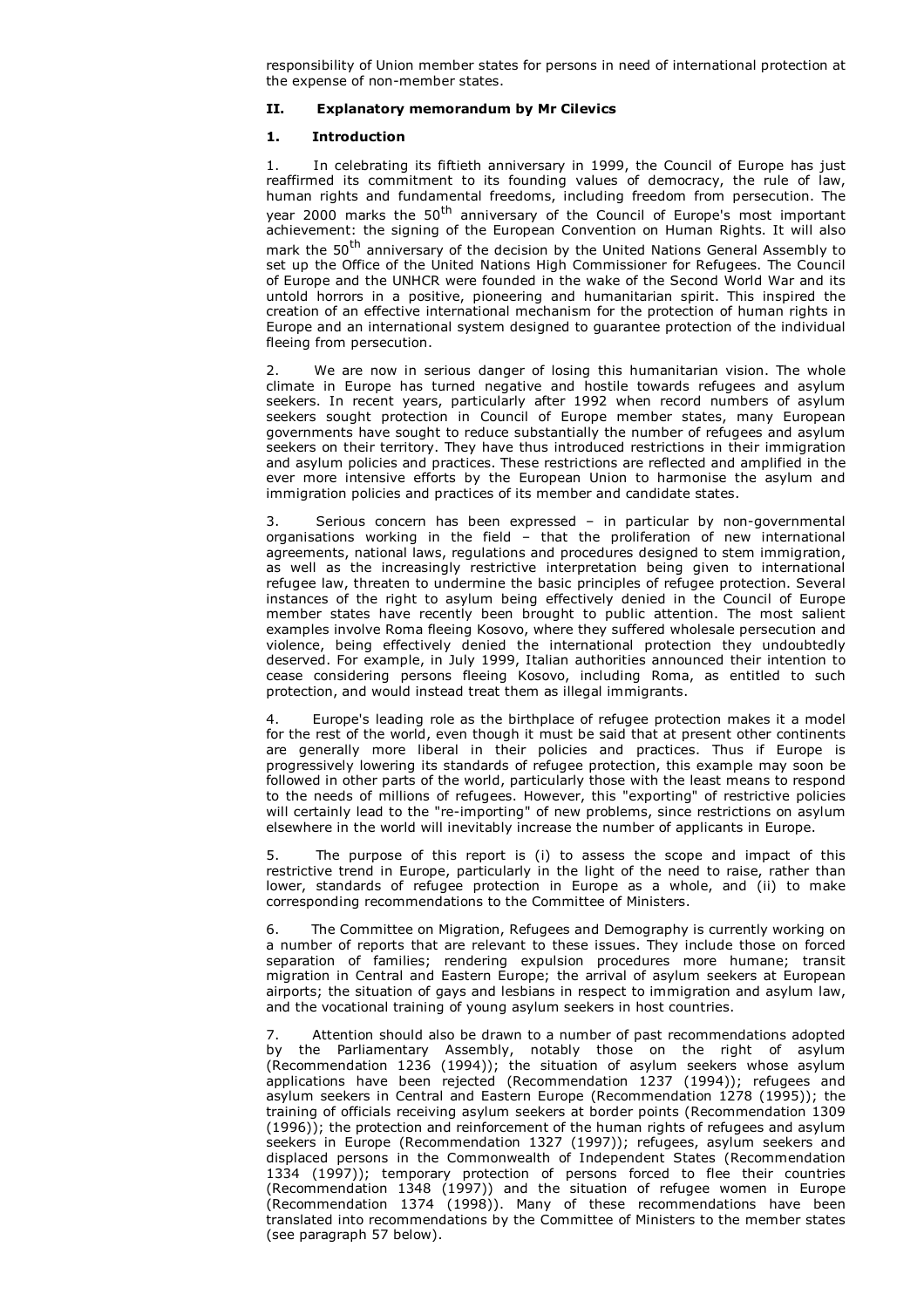# **2. Asylum application figures**

8. According to UNHCR statistics<sup>1</sup>, from a peak of nearly 700,000 asylum applications submitted in 26 European countries in 1992, the figure dropped steadily to somewhat over a third of that figure, at 253,290, in 1996. It rose slightly in 1997, and more substantially in 1998 to just over 359,000. For the same countries, *recognition* of asylum seekers under the 1951 Convention remained steady at around 48,500 in the three years 1993-1995, and has since dropped to some 32,000 in 1998. Convention recognition *rates* have varied considerably between European countries and years, but the average for the same 26 European countries has evolved from 7 per cent in 1992, to 6.1 in 1993, 8.4 in 1994, 12.3 in 1995, 11.5 in 1996, 11.4 in 1997 and 9.2 in 1998. It is clear that the number of asylum applications has dropped considerably in recent years and the number of positive decisions under the Refugee Convention with it. It must be said that while total recognition rates have not decreased markedly, the share of persons granted humanitarian status grew considerably (e.g. 11 per cent in 1998). This means that the number of positive decisions under the Refugee Convention is in fact in steady decline.

9. It is of course extremely hard to identify the precise causes of these trends or to draw inferences from numerical data about the effects of asylum policies and practices being followed by member states and the European Union. The number of asylum applications may fall because persecution and conflict have abated or because greater numbers have been prevented from applying. It is impossible to know how many asylum seekers *would* have submitted applications but *could* not do so because they were denied a visa or prevented from boarding a flight by an airline subject to a large fine for carrying undocumented passengers under "carrier sanctions" legislation in the destination country. Moreover, although UNHCR publishes asylum statistics such as those cited above, no such data are available for other relevant factors such as time taken to process applications, the number of successful appeals or reviews, or how many asylum applications are considered to be "manifestly unfounded" or subject to the "safe third country" principle.

10. Restrictive policies and practices may be classified into four types: (i) those designed to prevent undocumented travellers from ever arriving in Europe at all, whether genuine asylum seekers or not; (ii) measures designed to expedite the consideration of applications by those asylum seekers who do manage to reach their destination or to shift the determination procedure to other countries; (iii) restrictive interpretation of international refugee law, and in particular the refugee definition; and (iv) deterrence measures taken to make life uncomfortable for asylum seekers awaiting a decision. These aspects are discussed below.

# **3. Gaining access to asylum procedures**

11. In order to ask for asylum, asylum seekers must first gain access to the territory and to the refugee status determination procedure of the country whose protection they seek. This has become more difficult over recent years owing to increasingly stringent immigration rules and efforts to deter and deflect potential asylum seekers from their goal. For example, visa requirements may prevent legal departure from the country of origin. In July 1999 Finland, in swift reaction to arrival of several hundreds of Roma fleeing Slovakia, imposed a visa regime on Slovak citizens, and on 6 December 1999 Slovak Foreign Minister Eduard Kukan announced that Norway intended to do the same on account of the number of Roma asylum seekers arriving in that country. On the other hand, if the asylum seeker obtains a visa, the fact that he or she departed legally may undermine the validity of the asylum claim on arrival.

12. It is of course illegal under the 1951 Convention (Article 31) to prosecute asylum seekers who enter or attempt to enter the country illegally, as was pointed out by the High Court in the United Kingdom when it ruled on 29 July 1999 that the Government had acted in breach of the Convention through its practice of prosecuting and imprisoning asylum seekers who enter Britain on false documentation. As the presiding judge commented: "One cannot help wondering whether perhaps the increasing incidence of such prosecutions is yet another weapon in the battle to deter refugees from ever seeking asylum in this country."<sup>2</sup>

Where asylum seekers are forced to flee persecution without the requisite documentation, it is virtually impossible for them to travel by air since airlines are required to check that documentation is valid before allowing passengers to board. Failure to do so may result in heavy fines in the country of destination under "carrier sanctions" legislation. Travel over land or sea may involve greater physical danger and the risk of falling into the hands of unscrupulous traffickers. Travel through different countries may also result in access to asylum procedures in the country of destination being denied because of the application of the "safe third country" or similar restrictive practices or accelerated procedures that may not allow a fair consideration of the asylum claim.

14. Moreover, applying carrier sanctions provokes airline companies to take certain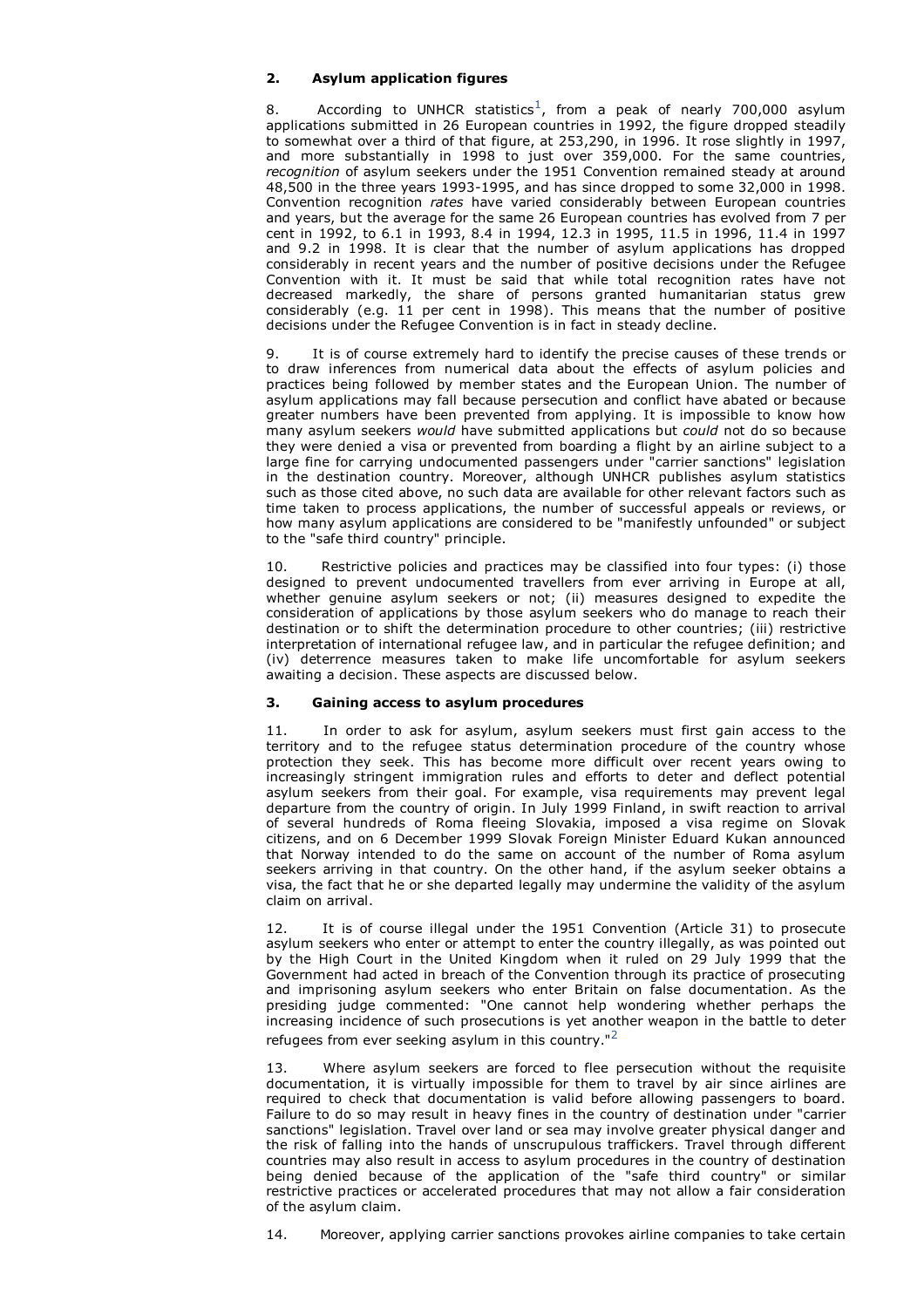"preventive" measures of their own. A recent case of this kind was reported by the media and by international human rights NGOs (in particular, Amnesty International and the European Roma Rights Centre). The Czech National Airlines marked with the letter G (for Gypsy) the names of passengers who had Roma names or who looked like Roma, with the apparent purpose of alerting the British immigration authorities to potential Roma asylum seekers. Apparently, the practice started following complaints from London about the large numbers of asylum seekers arriving from the Czech Republic and a consequent threat to introduce an entry visa requirement for all Czech citizens. Racial discrimination in such a blatant form is rarely encountered in Europe today.<sup>3</sup>

# **4. "Safe country of origin"**

15. Some European states consider that there are certain countries in which there is no serious risk of persecution ("safe country of origin"). The most important criterion in this assessment is observance of human rights and democracy. Those states applying this doctrine draw up lists of so-called "safe" countries as part of their asylum legislation or regulations. Although no state excludes admission to the refugee determination procedure in such cases, consideration of the application may be accelerated as "manifestly unfounded", with immediate expulsion. In fact, consideration of such applications becomes merely a formality, and the applicant has no chance to have his or her claim heard in a fair manner. The whole concept is obviously designed to introduce a presumption (which is supposed to be open to "rebuttal" by the applicant) that asylum seekers from "safe" countries do not have a valid asylum claim.

# **5. "Safe third country"**

16. The "safe third country" practices require that asylum applicants should apply in the first country considered "safe" in which they have an opportunity to do so. Not all member states apply this rule, but some consider that asylum seekers who transited through such a country before entering their territory must be returned there. Misuse of this concept often results in asylum seekers being removed to territories where their safety cannot be guaranteed.

17. The application of this rule in practice often entails controversies over the question of which country should undertake obligations under the refugee protection conventions. The problem is particularly acute for the countries of Central and Eastern Europe, where the perceived economic burden connected with the acceptance of refugees and asylum seekers may cause dissatisfaction and foster anti-refugee attitudes within their societies. Besides, the will of the refugees themselves (for example, to settle in countries where well-established communities of their compatriots can help them to integrate) is often not taken into account. The application of the "safe third country" rule is, in other words, one aspect of the problem of fair burden-sharing between the European states.

18. The assessment of what constitutes a "safe country" can differ fundamentally even between European Union member states. Thus on 23 July 1999 the British Court of Appeal ruled that the British Home Secretary had acted unlawfully in ordering two asylum seekers to be returned to Germany and one to France without an examination of their applications as to the merits. France and Germany had already rejected the asylum seekers' claims on the grounds that they were based on fear of persecution by non-state agents, which these countries do not recognise as a basis for granting asylum, while Britain does. France and Germany could therefore not be considered as "safe third countries". Thus the application of different criteria, as well as differing standards of proof required by different member states of the Council of Europe, may in practice lead to the effective denial of the right to asylum. In the worst case, the "safe third country" approach leads to "chain deportations". For example, NGOs in the Czech Republic have reported the case of a Somali family which had applied for asylum in Belgium. The application having been rejected, the family was returned to the Czech Republic, considered a safe country by the Belgian authorities. In turn, the Czech immigration authorities sent this family back to the next "safe country", Slovakia, whence the family was reportedly forwarded to Poland. Finally, the family found itself in Ukraine, and its further destiny is unknown. There is an obvious need for greater consultation and harmonisation on these issues.

# **6. "Manifestly unfounded claims"**

19. As has been noted above, application of the "safe third country" concept can result in accelerated procedures being applied to asylum cases. However, there are other situations that may trigger "fast-track" consideration of applications within drastically shortened time limits. For example, if the claim to fear persecution is obviously without foundation or if there is deliberate abuse of asylum procedures, applications can be summarily rejected as "manifestly unfounded". The "manifestly unfounded claim" procedure which is increasingly applied in European countries to accelerate a negative decision is perhaps the most obvious case where the right to have one's application considered in a fair manner could be seriously endangered. Significant variations exist between states as to definitions and practice.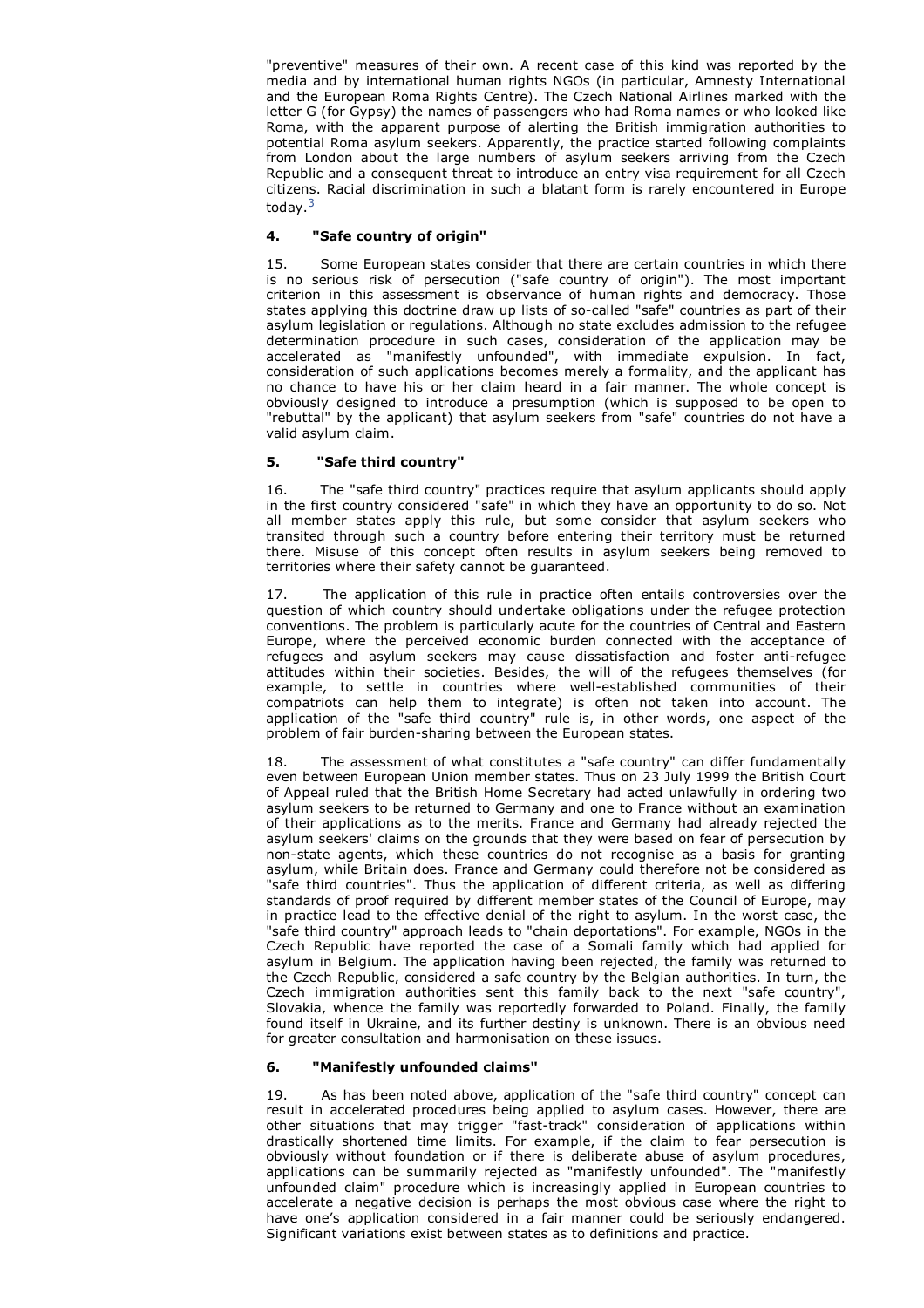20. Some experts and NGOs claim that only "processing" of asylum applications within the judicial system can guarantee the right to fair and due consideration of them, and it is unlikely that procedures established within the administrative system are capable of achieving the same goal. Both approaches are applied at present in the member states of the Council of Europe.

# **7. Readmission agreements**

21. In recent years, a whole network of bilateral readmission agreements has been concluded between the main European asylum countries and the countries in which asylum seekers originate or through which they have transited. Thus they provide for both the return of nationals to their own country and, in most cases, also for the return of third country nationals and stateless persons. They have become an instrument for the return of asylum seekers to "safe third countries", among others.

22. Readmission agreements, like the "safe third country" concept, raise the issue of whether returned asylum seekers are allowed access to the refugee determination procedure in the country to which they are returned. There is evidence to suggest that in some cases they are not, with chain deportations being organised: research has shown that "often, the receiving "safe" country had already made arrangements for the asylum seeker's return to the country of origin or to another unsafe country en route".<sup>4</sup>

23. The position of UNHCR is that the return of asylum seekers can only take place after the sending state has affirmatively established that the receiving state would admit the asylum seeker to its territory; would observe the principle of *non-refoulement* and would generally treat the asylum seeker in accordance with accepted international standards; would consider his or her claim and, if appropriate, allow the asylum seeker to remain as a refugee. Some observers go further, arguing that any and every state is obliged under the 1951 Geneva Convention to examine an asylum request.<sup>5</sup> In the Rapporteur's opinion, all Council of Europe states should abide by the UNHCR position at the very least.

## **8. The refugee definition**

24. The Universal Declaration of Human Rights declares that "everyone has the right to seek and to enjoy in other countries asylum from persecution". However, the right to grant asylum remains, for the time being, the exclusive prerogative of states and has not been incorporated into any binding international instrument.  $^6$  The refugee definition<sup>7</sup> and the principle of *non-refoulement*8 enshrined in the 1951 Convention and its 1967 Protocol relating to the Status of Refugees are the cornerstones of international refugee law. $^9$  Moreover, the procedural rules that guarantee the right of asylum seekers to due and fair consideration of their applications are essential features of the international refugee regime developed to fully implement the right to asylum in practice.

25. Interpretation of the Convention refugee definition is one way in which some European governments seek to limit numbers. Some countries interpret the definition as referring only to persecution by agents of the state, excluding persecution by such non-state agents as terrorist groups. European states should harmonise their policies in this regard, on the principle that the agent of persecution is irrelevant to the existence of a "well-founded fear" of it.

26. Similarly, some countries may blur the distinction between those fleeing armed conflict or generalised violence, which is not covered by the Convention, and those fleeing armed violence as an instrument of persecution specifically aimed at them as an ethnic group, for example, who should qualify for Convention refugee status. It was to cope with large-scale arrivals of both categories from the former Yugoslavia in the early 1990s that the concept of "temporary protection" was developed, a subsidiary form of protection that falls short of Convention status. $^{10}$  Both the Council of Europe and the European Union are seeking to harmonise policies in this respect and should do so in concert.

27. Another concept applied by some member states and not others when deciding whether to grant Convention refugee status is that of the "internal flight alternative". The question may arise in the course of the refugee determination procedure whether the risk of persecution could have been avoided if the applicant had moved to a "safe" part of the country of origin, and, further, whether the applicant could reasonably have been expected to do so. This is also the subject of harmonisation efforts, at least within the European Union, which should be extended to other Council of Europe member states.

#### **9. Treatment of asylum seekers and refugees**

28. As the Parliamentary Assembly has already recommended, detention of asylum seekers should be avoided as far as possible in favour of non-custodial measures such as supervision systems, the requirement to report regularly to the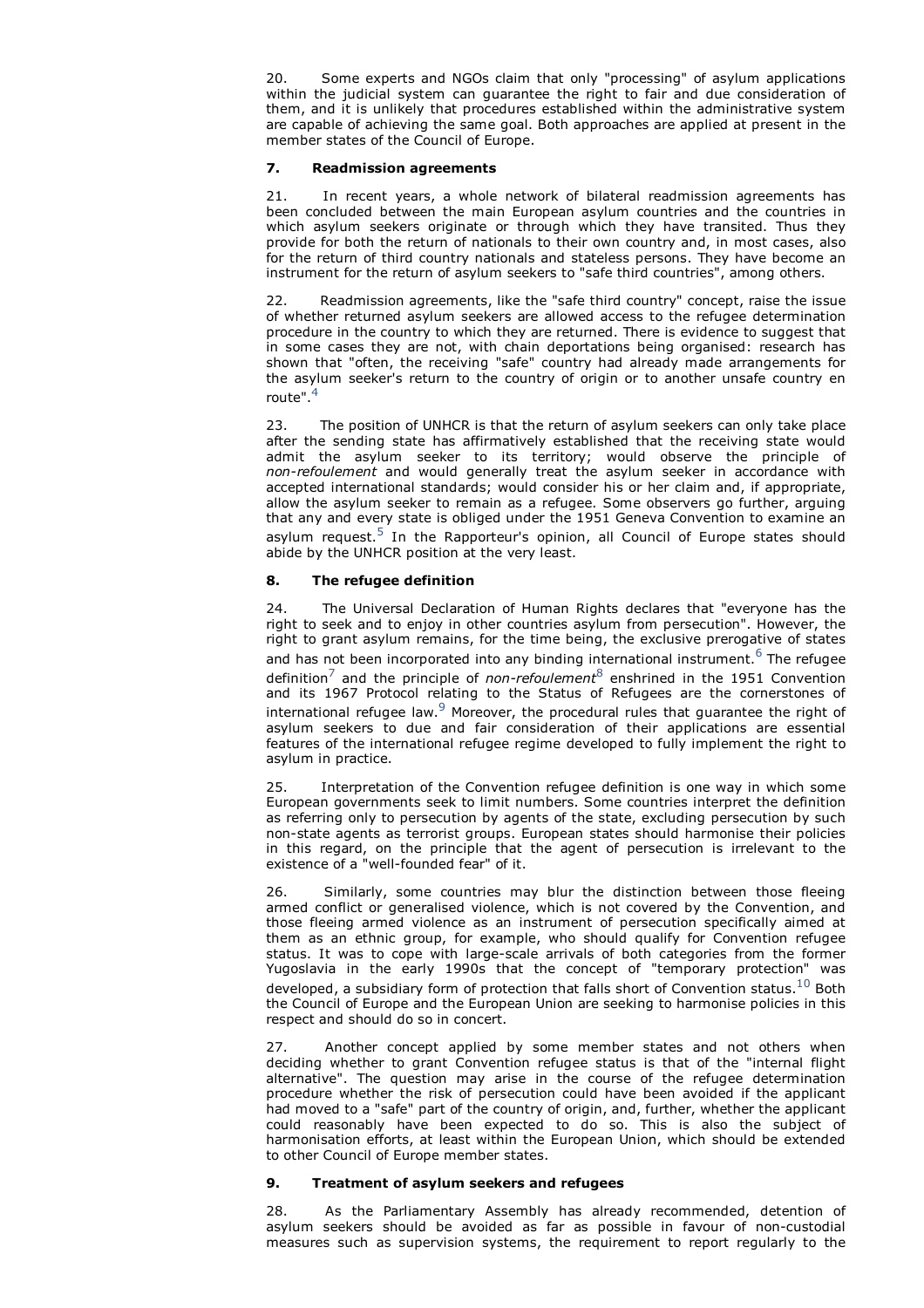authorities, bail or other guarantee systems. Moreover, the Assembly asked the member states to introduce rules on a maximum allowed period of detention and to review detention conditions with a view to improvement. Under no circumstances should asylum seekers be detained with common-law prisoners. The Committee of Ministers in their reply to the Assembly stressed that while they endorsed the Assembly's view, "the non-custodial measures need to be combined with effective guarantees that asylum seekers will not abscond". Yet detention is still widespread. In the United Kingdom, male Roma asylum seekers are routinely separated from their families and placed in detention immediately after applying for asylum - although, according to British law, this can be done only when there is reasonable doubt that the applicant will comply with the asylum procedures. British lawyers assisting these asylum seekers claim that the reasons given for this detention are unusually weak. The Assembly should make a special study of this whole issue.

A further issue for report by the Assembly is that of the social rights and benefits available to refugees and asylum seekers, which are being curtailed in several member states. Access to education and training for refugee children and young people is a matter of particular concern.

30. Full implementation of basic humanitarian principles requires further development and improvement of refugee-related legislation and practices also in other areas.

31. As a rule, women refugees find themselves in a particularly vulnerable situation. The problem of the right to family life and the reunification and separation of families should be mentioned first in this context. On the other hand, women who divorce or are widowed in the host country often cannot have their applications considered separately or adequately.

32. The expulsion of asylum seekers whose applications have been rejected or of those who have been deprived of refugee status for some reason, is also a pertinent problem. The Parliamentary Assembly has recently examined or is examining these issues.

#### **10.** Harmonisation in the framework of the European Union<sup>11</sup>

33. The ambition of the European Union is to introduce a "Common European Asylum System". The Amsterdam Treaty, signed by the member states of the European Union in June 1997 and in force since 1 May 1999, introduces a new responsibility for the European Community in respect of asylum. All measures on asylum are to be in accordance with the 1951 Convention relating to the Status of Refugees and its 1967 Protocol, an assurance that was confirmed by the European Council meeting at Tampere on 15-16 October 1999. The European Council emphasised that the Common European Asylum System was to be "based on the full and inclusive application of the Geneva Convention, thus ensuring that nobody is sent back to persecution, i.e. maintaining the principle of non-refoulement."

34. The Amsterdam Treaty provides that the Council shall, within five years of its entry into force, adopt measures in the following areas:

 (i) criteria and mechanisms for determining which member state is responsible for considering an application for asylum submitted by a third country national in one of the member states  $12$ 

(ii) minimum standards on the reception of asylum seekers in the member states. There is currently no measure in the European Union relating to this.

(iii) minimum standards with respect to the qualification of third country nationals as refugees. $^{13}$ 

(iv) minimum standards on procedures in member states for granting or withdrawing refugee status. $^{14}$ 

(v) minimum standards for giving temporary protection to displaced persons.<sup>15</sup>

35. A further area of competence, which does not have to be exercised within five years, relates to promoting a balance of effort between member states in receiving, and bearing the consequences of receiving, refugees and displaced persons. $^{16}$ 

36. This legal structure has no evident legal relationship with the three measures on asylum that were adopted by the member states on 30 November and 1 December 1992 outside the structures of the European Union:

(i) Resolution on manifestly unfounded applications for asylum;

(ii) Resolution on a harmonised approach to questions concerning host third countries;

(iii) Conclusions on countries in which there is generally no serious risk of persecution.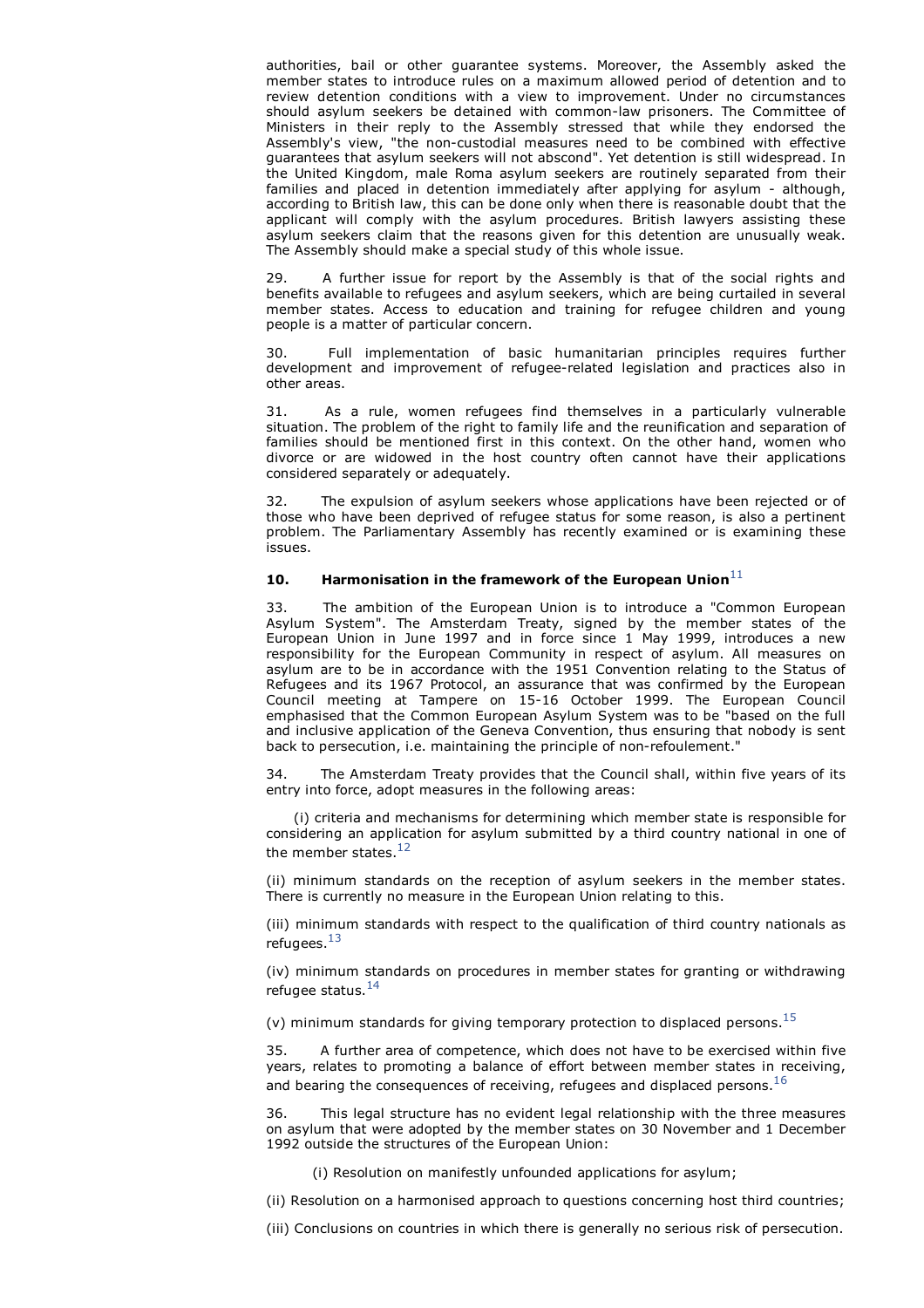37. The Amsterdam Treaty makes provision for the Schengen *acquis* to be incorporated into the EC Treaty. The Schengen Agreements of 1985 and 1990 and their implementing measures provide for the abolition of border controls between the contracting parties (the 15 member states of the European Union with the exception of Denmark, Ireland and the United Kingdom). Among other things, they set out the conditions for the crossing of external Schengen borders by persons and conditions of the issue of visas. The provisions relating to asylum have been replaced by the Dublin Convention referred to above. The general provisions of the Schengen *acquis* are important to the question of asylum because of their effect on access to the Schengen territory (see below). It is intended that the Schengen *acquis* will be transposed into Community law without substantive amendment. Denmark, Ireland and the United Kingdom will not automatically be bound by these provisions even after they become part of the EC Treaty. Similarly, Ireland and the United Kingdom will only participate in the other measures on asylum contained in the Amsterdam Treaty amendments to the EC Treaty if they choose to do so.

38. The Amsterdam Treaty also incorporates a Protocol (No. 29) on asylum for nationals of EU member states, which has generated some controversy, since it has the potential effect of denying asylum within the EU to Union citizens. This Protocol has its origins in a Spanish Government proposal made in response to a refusal by certain European countries, in particular Belgium, to surrender members of the Basque nationalist organisation, ETA, who had sought their protection.

39. This Protocol assumes that the level of human rights protection in all EU countries is such that they may be considered as "safe countries of origin", and that therefore no asylum application from any of them can be admitted. The only exceptions are where the asylum seeker is from an EU member state which has derogated from its obligations under Article 15 of the European Convention on Human Rights, where the Council of the EU has been seized of or has determined a serious and persistent breach of fundamental rights in such a member state, or, finally, if a member state decides unilaterally to consider such an asylum application, in which case the Council must be immediately informed and the application must be dealt with "on the presumption that it is manifestly unfounded".

40. One observer assesses the Protocol thus: "The purpose of the Protocol is radically to reduce, or to remove, asylum possibilities within the EU for Union nationals. It violates the letter and the spirit of the 1951 Refugee Convention, as well as other human rights instruments and principles, in five broad areas. It makes asylum decisions subject to a political process which includes the violator state; it does not (as a general principle) examine the individual grounds for fear of persecution; it restricts access to any form of status determination procedures; it discriminates on the basis of nationality, and it evades international obligations through reliance on the obligations of another state." $17$ 

41. These are serious criticisms, which moreover appear to be of little concern to the Committee of Ministers of the Council of Europe. In their reply to written question No. 374 by Mr Jurgens, whether they considered the European Union decision "to restrict European Union citizens' access to asylum a retrograde step and indeed contrary to the 1951 Geneva Convention...",  $^{18}$  they limited themselves to pointing out that "...the interpretation of international treaty obligations in the field of refugee protection, established outside the Council of Europe, falls explicitly to the appropriate judicial bodies" and that the Protocol states both that it "respects the finality and the objectives" of the 1951 Geneva Convention and that the Union "shall respect fundamental rights" as guaranteed by the European Convention on Human Rights. $^{19}$ This of course begs the question: since all Council of Europe member states have undertaken this commitment, why are rights guaranteed by the Convention violated every day, even in the European Union?

#### **11. Principal features of the European Union's asylum policy**

42. There are two main control mechanisms within the policy of the European Union in respect of asylum seekers.

#### *11.1 Limiting access to the territory*

43. Under Article 100C EC the European Union adopted in 1995 a Regulation determining the third countries whose nationals must be in possession of visas when crossing external borders of the member states. The list of countries includes most of the main asylum sending countries of the European Union including three Council of Europe member states: Albania, Romania and Turkey<sup>20</sup>. Therefore, asylum seekers wishing to come to the European Union from these states must obtain a visa before they leave their home states. This is often impossible as where a person is fleeing persecution by the state he or she is unlikely to be able to obtain genuine travel documents to present in order to obtain a visa. Surveillance on western embassies is not unusual in countries where persecution is widespread which makes it dangerous for persons fearing persecution to attend to apply for visas.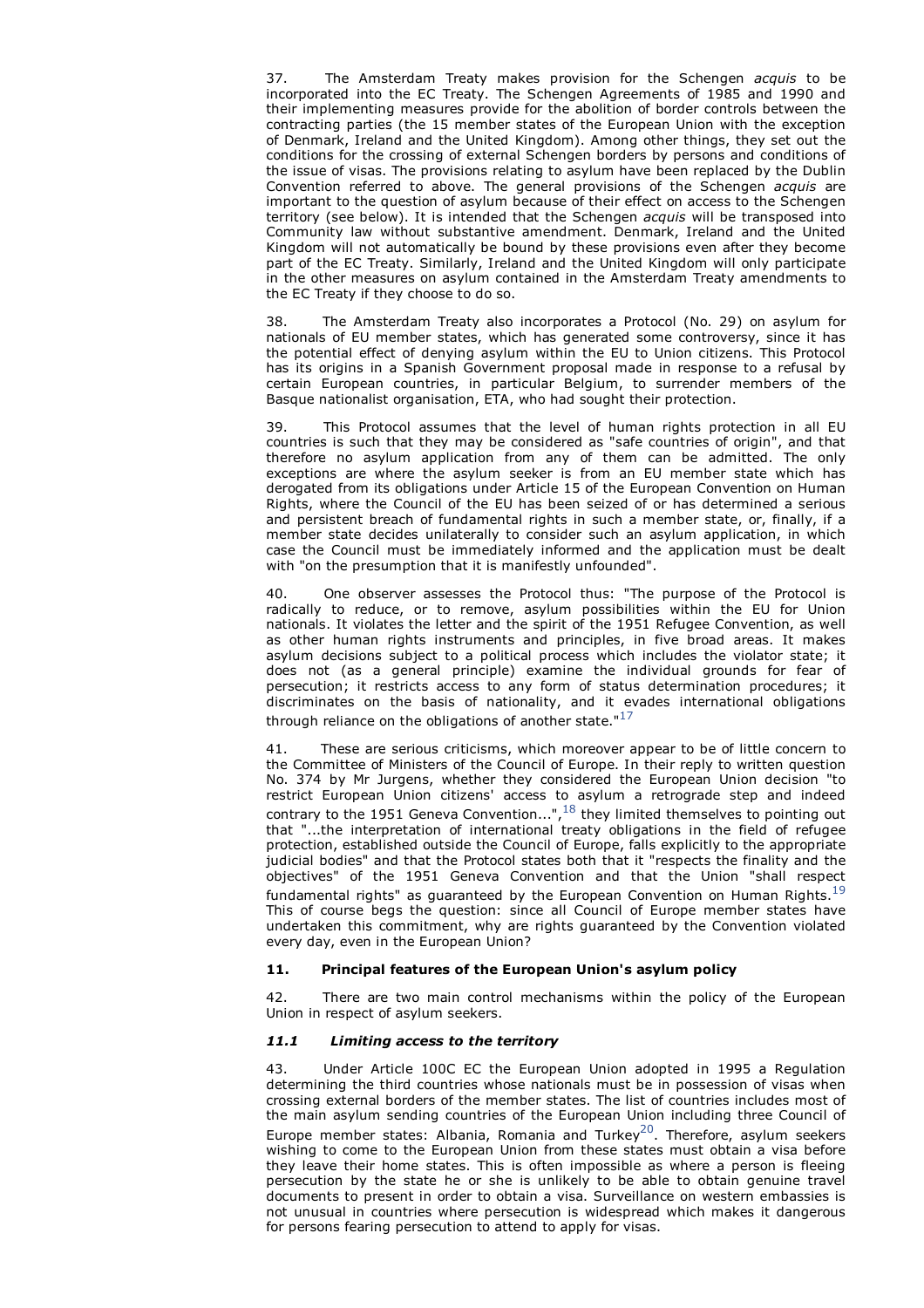44. Under the Schengen Agreements this system of mandatory visas is reinforced by an obligation on all signatory states to enact legislation fining carriers for transporting any person (albeit a refugee) with inadequate documentation or without a visa as required. In this way, the European Union policy on movement of third country nationals makes it extremely difficult for refugees and persons in need of protection to arrive directly from their state of origin into a Union state in order to seek asylum. Therefore pressure increases on states surrounding the European Union which have different provisions on carrier sanctions and visa lists from the European Union common visa list. Further, the increase in obstacles to access to the European Union for persons in need of protection and refugees may be a contributing factor to the traffic in persons. The inability to flee a country of persecution on account of obstacles to access to other countries means that persons who are sufficiently desperate and who have sufficient funds may resort to traffickers in order to achieve this.

## *11.2 A new "geographic limitation" to the right of asylum?*

45. The original 1951 Geneva Convention relating to the Status of Refugees was subject to a geographic limitation to refugees originating in Europe as a result of events arising before 1951. This limitation was lifted by the Protocol in 1967. The new European Union asylum policy has sometimes been described as creating a new form of geographic limitation in that the emphasis is on keeping refugees and persons in need of protection in their region of origin. For example, in the context of the influx of refugees and asylum-seekers from Northern Iraq and Turkey in 1997-98, the European Union adopted an Action Plan which stated, under the heading "effective application of asylum procedures", that the Council should "consider the scope for developing a regional approach to protection in appropriate cases involving co-operation with non-member states and the possibility of identifying safe areas within the region of origin ("internal flight" options)". The principle which the European Union deploys to achieve this objective is the concept that an asylum seeker must seek protection in the first safe country to which he or she comes.

46. The Dublin Convention provides that asylum seekers who make an application in any one of the member states of the European Union are limited to only one application and that application must be processed by the responsible member state determined in accordance with the fairly complex rules contained in the Convention. The underlying principle is that the first country of arrival of the asylum seeker is the country responsible for determining the application unless there are countervailing circumstances.

47. This policy within the member states has been extended to other countries through the Resolution on manifestly unfounded applications for asylum and the Resolution on a harmonised approach to questions concerning host third countries, mentioned in paragraph 31 above. By these two intergovernmental memoranda, the member states agreed that wherever possible they would not apply the Dublin Convention to return an asylum-seeker to another EU member state if there were a third country through which the applicant had passed en route to the EU and to which he or she could be returned. Therefore in a measure designed to deal with applications for asylum which reveal no ground of persecution, the member states inserted the possibility that a well founded application could be treated as manifestly unfounded if a third country exists to which the person can be returned.

48. The Resolution on host third countries sets out the requirements for a country to be determined safe so that an asylum seeker can be returned to it. It does not include any provision for common designation of countries deemed safe. As it is increasingly difficult for refugees and persons in need of protection to arrive directly in the member states from their country of origin for the reasons set out above, increasingly there will be a "safe third country" (in respect of which many Council of Europe countries have been designated), to which the person can be returned for the asylum application to be determined there. This policy has been facilitated by the settling of bilateral re-admission agreements with almost all of the border states of the European Union which require the non-Union country to admit back to its territory such third country nationals in search of protection provided sufficient evidence is adduced that the person passed through that state en route to the member state.

49. An important effect of the European Union's asylum policies has been to shift the "burden" of international protection of refugees and persons in need of protection to countries outside the Union. The full weight of this policy - not least in terms of administrative and social costs - has fallen primarily on the countries of Central and Eastern Europe which border on the member states. More serious is that by setting up a system whereby any person in need of international protection who has arrived in a European Union member state through another country can be returned to the nearest neighbouring state to have his or her claim determined, the EU has caused some concern regarding the concept of international solidarity towards refugees who lack any country of origin to protect them.

50. These policies provoke Central and Eastern European countries, in their turn, to make their asylum policies more restrictive – particularly because of the willingness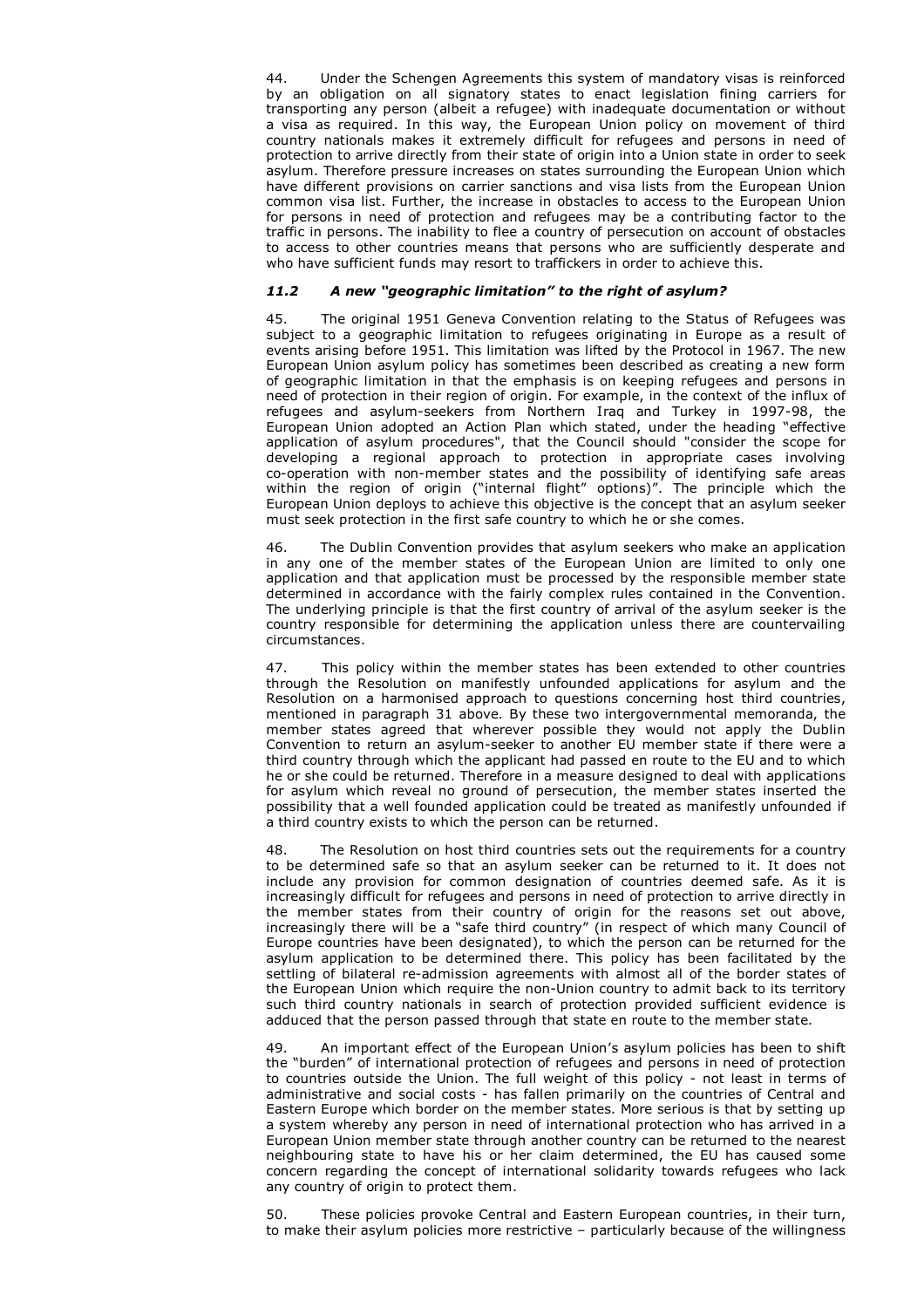of the EU candidate states to align their legislation and practices with the EU. Moreover, enlargement of the EU is often used as an argument against more liberal asylum policies. Finally, ongoing EU enlargement will definitely have profound implications for asylum policies. To put it simply: after some states of Central and Eastern Europe have joined the EU, with whom will re-admission agreements be signed?

51. At its meeting in Tampere on 15-16 October 1999, the European Council welcomed the report of the High Level Working Group on Asylum and Migration set up by the Council, which contains Action Plans to address the root causes of migration from Afghanistan and the neighbouring region, Iraq, Morocco, Somalia and Sri Lanka. Action plans are also being considered for Albania and the Western Balkans. The European Council invited the Council and the Commission to report back on their implementation to the European Council in December 2000. The Parliamentary Assembly should monitor closely the implementation of these Action Plans to ensure that due weight is given to addressing the human rights violations which force people to flee these countries, and that the standard of protection given to these persons is not undermined for the sake of achieving harmonisation.

## **12. The European Convention on Human Rights and political asylum**

52. Although the Council of Europe has never incorporated the right of asylum into a legally binding instrument, the European Convention on Human Rights has become a major source of refugee law and is increasingly invoked in asylum cases. In particular, there is a prohibition on expulsion where such a measure could lead to violation of Article 3 (banning torture and inhuman or degrading treatment or punishment). This implies the need for general application in the member states (and the European Union) of the right of appeal with suspensive effect for asylum seekers whose applications have been rejected. This was clearly not available to the 74 Roma rejected asylum seekers deported from Belgium to Slovakia in October 1999, despite the explicit request of the European Court of Human Rights to delay deportation made in response to a complaint filed on behalf of the Roma applicants by the Belgian League for Human Rights.

53. Obviously, the mere fact that a Council of Europe member state has ratified the European Convention on Human Rights does not mean that there will never arise a situation in which persons under its jurisdiction may, because of a well founded fear of persecution in that state, seek political asylum in another country. Violations of the Convention occur in practically all Council of Europe member states – the jurisprudence of the European Court of Human Rights offers good evidence for this. Moreover, the assumption that mere ratification of the Convention guarantees its full and fair implementation would make the very existence of the European Court of Human Rights unnecessary.

54. Often, persecution in the country of residence is perpetrated not by the state itself but by non-state agents. In these cases, the key issue is not the undemocratic nature of the state but its weak institutional capacities: the state does not itself persecute people but is simply incapable of effectively protecting them from persecution by racist, extremist, fundamentalist, terrorist or other overtly criminal groups. This problem is particularly urgent in the post-Communist countries of Central and Eastern Europe because of the inadequate level of training given to state officers, financial problems, and other factors related to institutional transformation during the period of transition.

55. In essence, the European Convention on Human Rights, on the one hand, and the international instruments on political asylum, on the other, offer substantially different types of protection from persecution. The former provides a legal evaluation of the case and a judgement which the Council of Europe member state concerned is bound to accept, as well as a remedy (including possible financial compensation) for the victim. On the other hand, the international asylum instruments provide for the remedy of immediate protection, allowing individuals to escape persecution, sometimes even before it has occurred, on the basis of a "well-founded fear of being persecuted". In other words, while the European Convention on Human Rights offers remedies of a strictly legal kind, the asylum instruments are humanitarian rather than legalistic. Thus, the two approaches are complementary rather than contradictory, and in no way can they exclude each other. Incorporation of the right to asylum into the European Convention of Human Rights would be the best way to reconcile potential controversies in this respect.

## **13. Harmonisation in the framework of the Council of Europe**

56. The Committee of Ministers long ago recommended to member states that they treat refugees and asylum seekers in a "particularly liberal and humanitarian spirit", in full respect of the principle of *non-refoulement*. (Resolution (67)14). In application of this principle it has adopted a number of recommendations to the member states which seek to enhance the protection of refugees and asylum seekers. For example, and it is important to stress this, Recommendation No. R (97) 22 of the Committee of Ministers to member states containing guidelines on the application of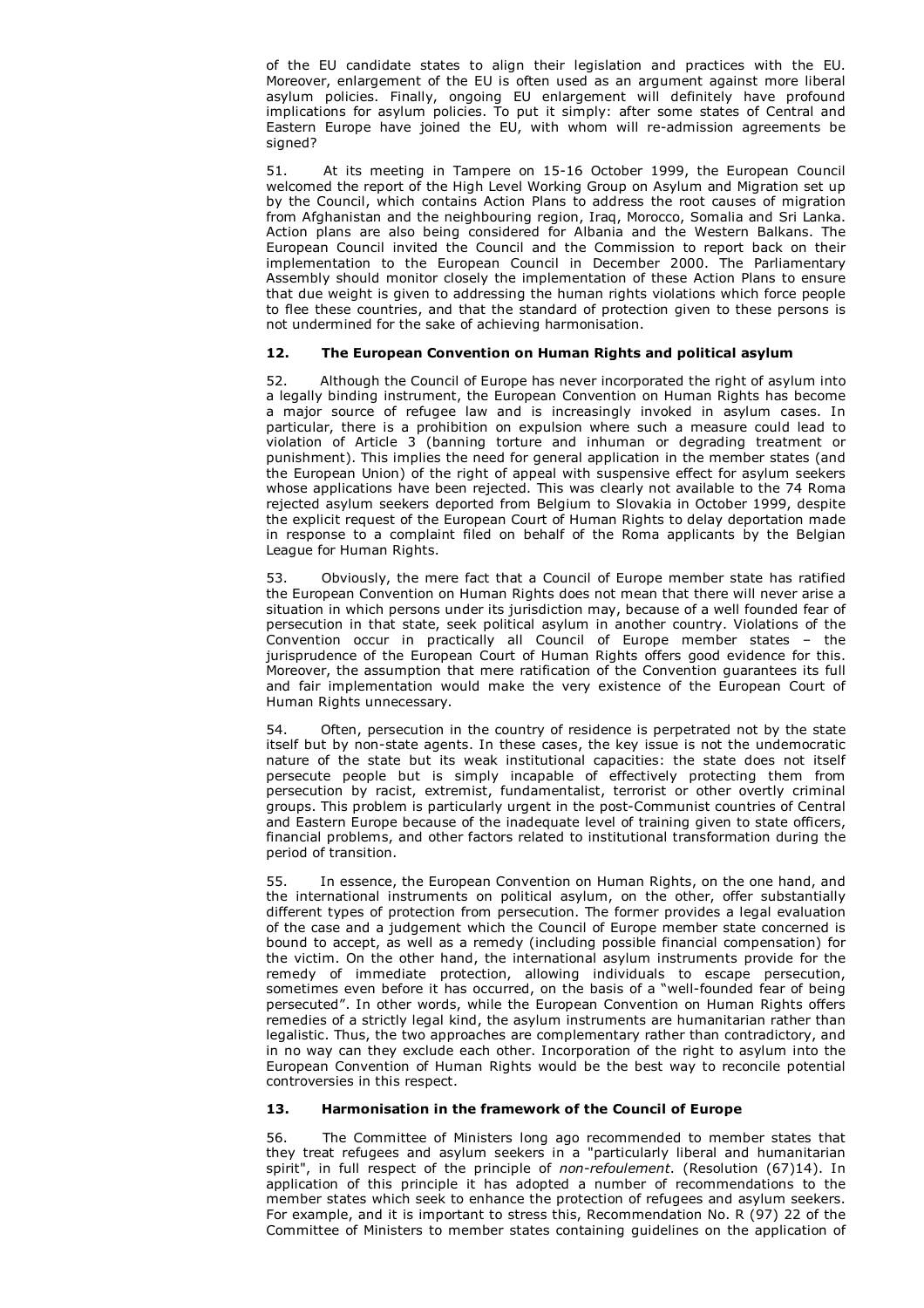the safe third country concept is essentially designed not to legitimise this practice but on the contrary, to set limitations to its application and to urge governments to apply it with less restrictive effect.

57. The groundwork for the development of Council of Europe instruments designed to harmonise member states' policies is done by the Ad Hoc Committee of Experts on the legal aspects of territorial asylum, refugees and stateless persons (CAHAR), often on the basis of the recommendations of the Parliamentary Assembly. Recent work has resulted in recommendations by the Committee of Ministers to the member states on the arrival of asylum seekers at European airports, the application of the safe third country concept, the right of rejected asylum seekers to an effective remedy against decisions on expulsion, the training of officials who first come into contact with asylum seekers, and the return of rejected asylum seekers. The CAHAR is currently drafting recommendations on temporary protection and on family reunion and is considering the issue of women refugees.

58. The recommendations of the Committee of Ministers based on the work of the CAHAR, which are addressed to all member states of the Council of Europe including those belonging to the European Union, should seek, in co-operation with the EU, to ensure constant improvement in the standard of international refugee protection. Indeed, the Committee of Ministers should envisage drawing up a European Convention for the harmonisation of asylum policies based on the highest common denominator.

## **14. Conclusions**

59. The Council of Europe should increasingly monitor member states' compliance with international refugee law and with the general principles governing the protection of refugees and asylum seekers enshrined in the relevant international instruments. The objective would be to continue to improve common standards for the treatment of refugees and asylum seekers. Intensified efforts by the European Union to harmonise its member and candidate member states' asylum and immigration policies makes this task even more urgent, because insufficient co-ordination between the EU and the Council of Europe in this field may deepen the existing gaps and pose an even more serious threat to the fair implementation of these basic principles.

60. The Parliamentary Assembly should recommend that the Committee of Ministers draw up a European Convention on the harmonisation of asylum policies in Europe, in close co-ordination with the European Union. The convention should build on previous work in both the European Union and the Council of Europe with a view to improving the standard of protection for refugees and asylum seekers in Europe.

61. Finally, the Assembly should continue to insist that the Council of Europe incorporate the right of asylum into the European Convention for the Protection of Human Rights and Fundamental Freedoms. This would be a fitting achievement to mark the Convention's 50<sup>th</sup> anniversary in 2000.

\*

\* \*

Reporting committee: Committee on Migration, Refugees and Demography.

Budgetary implications for the Assembly: none.

Reference to committee: Doc. 8225 and Reference No. 2331 of 4 November1998.

Draft recommendation unanimously adopted by the committee on 17 December 1999.

Members of the committee: *Mr Díaz de Mera (Chairman)*, Mr Iwiński (Vice-Chairman), *Mrs Aguiar*, MM. Akselsen, Amoruso, Mrs Arnold, MM. Atkinson, Aushev (Alternate: *Mr Fyodorov*), Mrs Björnemalm, MM. Bogomolov (Alternate: *Mr Maltsev*), *Bösch*, Brancati, Branger, *Mrs Bušić*, MM. Chiliman (Alternate: *Mr Pop*), Chitaia, Christodoulides, Chyzh, *Cilevičs*, Connor (Alternate: *Mr Kiely*), Debarge, Mrs Dumont, Mr Einarsson, *Mrs Err*, Mrs Fehr, MM. Filimonov, Frimannsdóttir (Alternate: *Mrs Hlödversdóttir*), Ghiletchi, Hrebenciuc (Alternate: *Mr Paslaru*), Ivanov, Jakic, *Lord Judd*, *Mrs Karlsson*, MM. Koulouris, *Kozlowski*, Laakso, *Lauricella*, *Liapis*, *Luís*, Mrs Markovska (Alternate: *Mr Gligoroski*), MM. *Mateju*, Melo, Minkov, Moreels, Mularoni, *Mutman*, *Ouzky*, Pullicino Orlando (Alternate: *Mr Attard Montalto*), *Rakhansky*, Mrs Rastauskiené, Mrs Roth, MM. *von Schmude*, Szinyei, *Tabajdi*, Tahir, *Telek*, Thönnes, *Tkác*, Vanoost, Verhagen, Mrs Vermot-Mangold (Alternate: *Mr Gross*), Mr Wray, *Mrs Zwerver*.

*N.B. The names of those members present at the meeting are printed in italics.*

Secretaries of the committee: Mr Newman, Mrs Nachilo, Mr Adelsbach.

 $1$  UNHCR, Refugees and others of concern to UNHCR. 1998 Statistical overview, Geneva, July 1999.